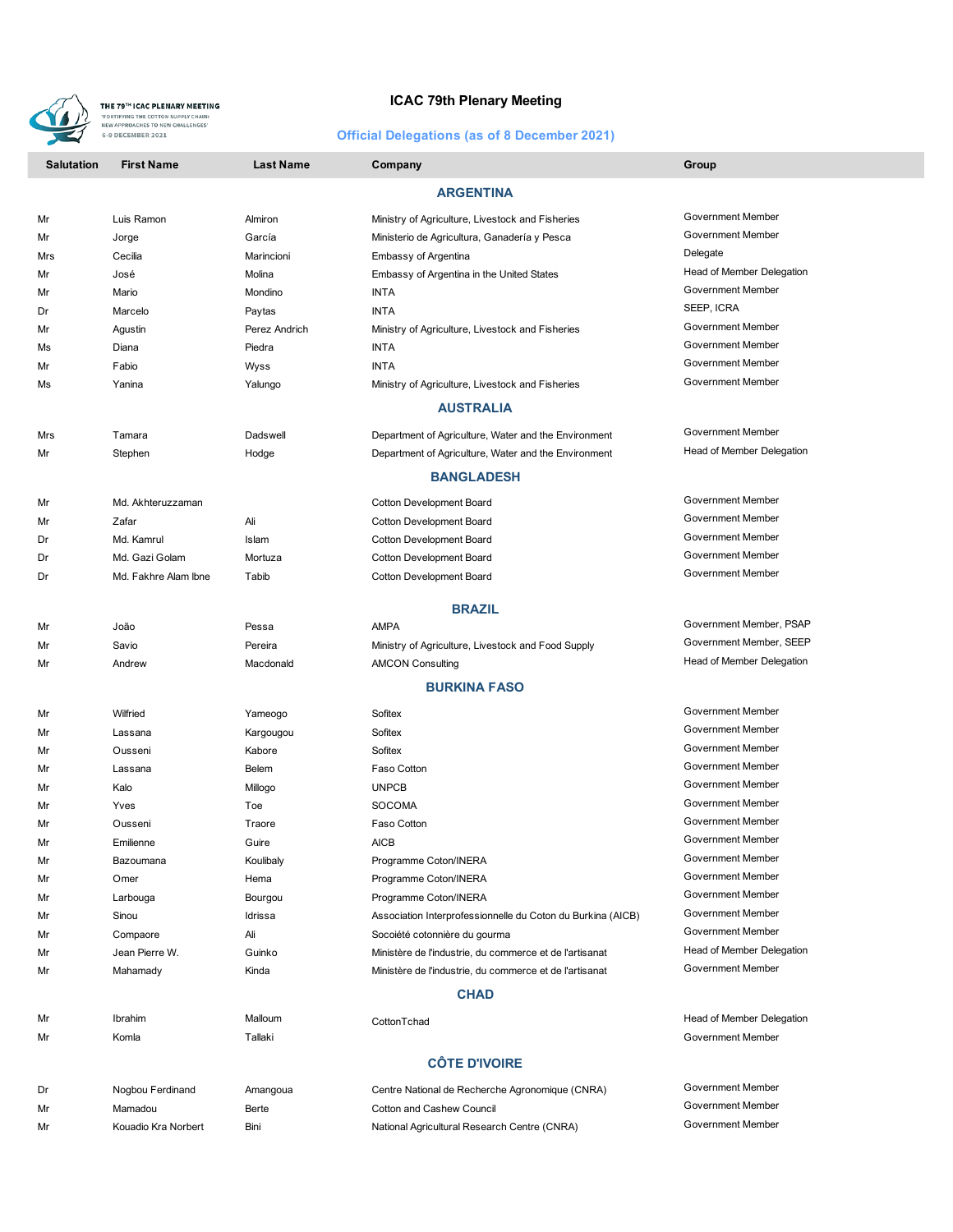

**ICAC 79th Plenary Meeting**

## **Official Delegations (as of 8 December 2021)**

| <b>Salutation</b> | <b>First Name</b>       | <b>Last Name</b>        | Company                                                                      | Group                     |
|-------------------|-------------------------|-------------------------|------------------------------------------------------------------------------|---------------------------|
| Dr                | Adama                   | Coulibaly               | Cotton and Cashew Council                                                    | Government Member         |
| Mrs               | Assita Chérie           | Coulibaly Epouse Traore | <b>FIRCA</b>                                                                 | Government Member         |
| Mr                | Moulokoni John Anderson | Ehouman                 | <b>FIRCA</b>                                                                 | Government Member         |
| Mr                | Simplice                | Gue                     | Cotton and Cashew Council                                                    | Government Member         |
| Mr                | Assi Achy               | Hervé                   | Embassy of Côte d'Ivoire                                                     | Delegate                  |
| Mr                | Gabésongon              | Kone                    | Cotton and Cashew Council                                                    | Government Member         |
| Dr                | Brou Julien             | Kouakou                 | <b>FIRCA</b>                                                                 | Government Member         |
| Dr                | Malanno                 | Kouakou                 | Centre National de Recherche Agronomique (CNRA)                              | Government Member         |
| Dr                | Kouadio Emmanuel        | N'Goran                 | Centre National de Recherche Agronomique (CNRA)                              | Government Member         |
| Mr                | Essoi                   | N'Guessan               | National Agricultural Research Centre (CNRA)                                 | Government Member         |
| H.E.M             | Aly                     | Toure                   | Permanent Representation of Côte d'Ivoire to Intl Commodity<br>Organizations | Head of Member Delegation |

### **EGYPT**

| Mr  | Mohamed Ahmed        | Abdel-Gawad Nassar |                                                                                | Government Member                     |
|-----|----------------------|--------------------|--------------------------------------------------------------------------------|---------------------------------------|
| Dr  | Abeer Samir          | Arafa              | <b>Cotton Research Institute</b>                                               | <b>Government Member</b>              |
| Dr  | Adel Abdel           | Azim               | Agricultural Research Council                                                  | Government Member                     |
| Mr  | Ahmed Refaat         | El Asklany         | Ministry of Commerce                                                           | Government Member                     |
| Mr  | Walid                | El Sadany          | General Committee for Cotton Trade inside                                      | Government Member                     |
| Mr  | Mohamed Mahmoud      | El-Garhy           | <b>Cotton Exporters Union</b>                                                  | Government Member                     |
| Mr  | Ahmed Khaled         | Elbosaty           | Modern Nile Cotton Co.                                                         | Government Member, PSAP               |
| Mrs | Rabab                | <b>ElGwily</b>     | Egypt Embassy in Washington DC                                                 | Delegate                              |
| Mr  | Aly                  | Elkabeer           | Ministry of Trade                                                              | Government Member                     |
| Mr  | Mashhout Janab       | Ismail Behairy     |                                                                                | Government Member                     |
| Mr  | Mohamed              | Khedr              | CATGO                                                                          | Head of Member Delegation             |
| Dr  | <b>Mohamed Abdel</b> | Meguid             | <b>Cotton Council</b>                                                          | <b>Government Member</b>              |
| Dr  | Hesham               | Mosaad             | <b>Cotton Research Institute</b>                                               | Government Member                     |
| Mr  | Ahmed                | Moustafa           | Holding Company for Cotton and Spinning and Weaving                            | Government Member                     |
|     |                      |                    | EU                                                                             |                                       |
| Ms  | Renee-Christine      | Claverie           | Représentation permanente de la France auprès de l'UE                          | Government Member                     |
| Ms  | Marta                | Hrustel Majcen     | Republic of Slovenia, Ministry of Agriculture, Forestry and Food               | <b>Government Member</b>              |
| Ms  | Monika               | Mullerova          | Ministry of Industry and Trade of the Czech Republic                           | Government Member                     |
| Ms  | Kerstin              | Roesberg           | German Federal Ministry for Economic Affairs and Energy                        | Government Member                     |
| Mr  | Régis                | Meritan            | EU Commission Directorate-General for International Partnerships<br>(DG INTPA) | Head of Member Delegation - alternate |
| Mr  | Léonard              | Mizzi              | EU Commission Directorate-General for International Partnerships<br>(DG INTPA) | Head of Member Delegation - alternate |
| Ms  | Agnès                | Capony             | European Commission, Delegation in Washington DC                               | Government Member, Delegate           |
| Ms  | Zoe                  | <b>Druilhe</b>     | EU Commission Directorate-General for International Partnerships<br>(DG INTPA) | Head of Member Delegation             |
|     |                      |                    | <b>INDIA</b>                                                                   |                                       |
| Mr  | Anshul               | Sharma             | Indian Embassy                                                                 | Head of Member Delegation             |
|     |                      |                    | <b>KENYA</b>                                                                   |                                       |
| Ms  | Naomi N.             | Kamau              | Ministry of Agriculture Livestock Fisheries and Cooperatives                   | Government Member                     |
| Mr  | Alex                 | Mungai             | Agriculture and Food Authority (AFA) - Fibre Crops Directorate                 | Government Member                     |
| Dr  | Chrispine            | Omondi             | Kenya Agricultural and Livestock Research Organization - KALRO                 | Government Member                     |
| Mr  | Solomon <sub>O</sub> | Odera              | Agriculture and Food Authority (AFA) - Fibre Crops Directorate                 | Head of Member Delegation             |
|     |                      |                    | <b>MOZAMBIQUE</b>                                                              |                                       |
| Mrs | Ancha                | Ainadine           | Mozambique Institute for Cotton and Oilseeds                                   | Government Member                     |
| Mr  | Edson                | Almeida            | Mozambique Institute for Cotton and Oilseeds                                   | <b>Government Member</b>              |
| Mr  | Armando              | Cardoso            | Mozambique Institute for Cotton and Oilseeds                                   | Government Member                     |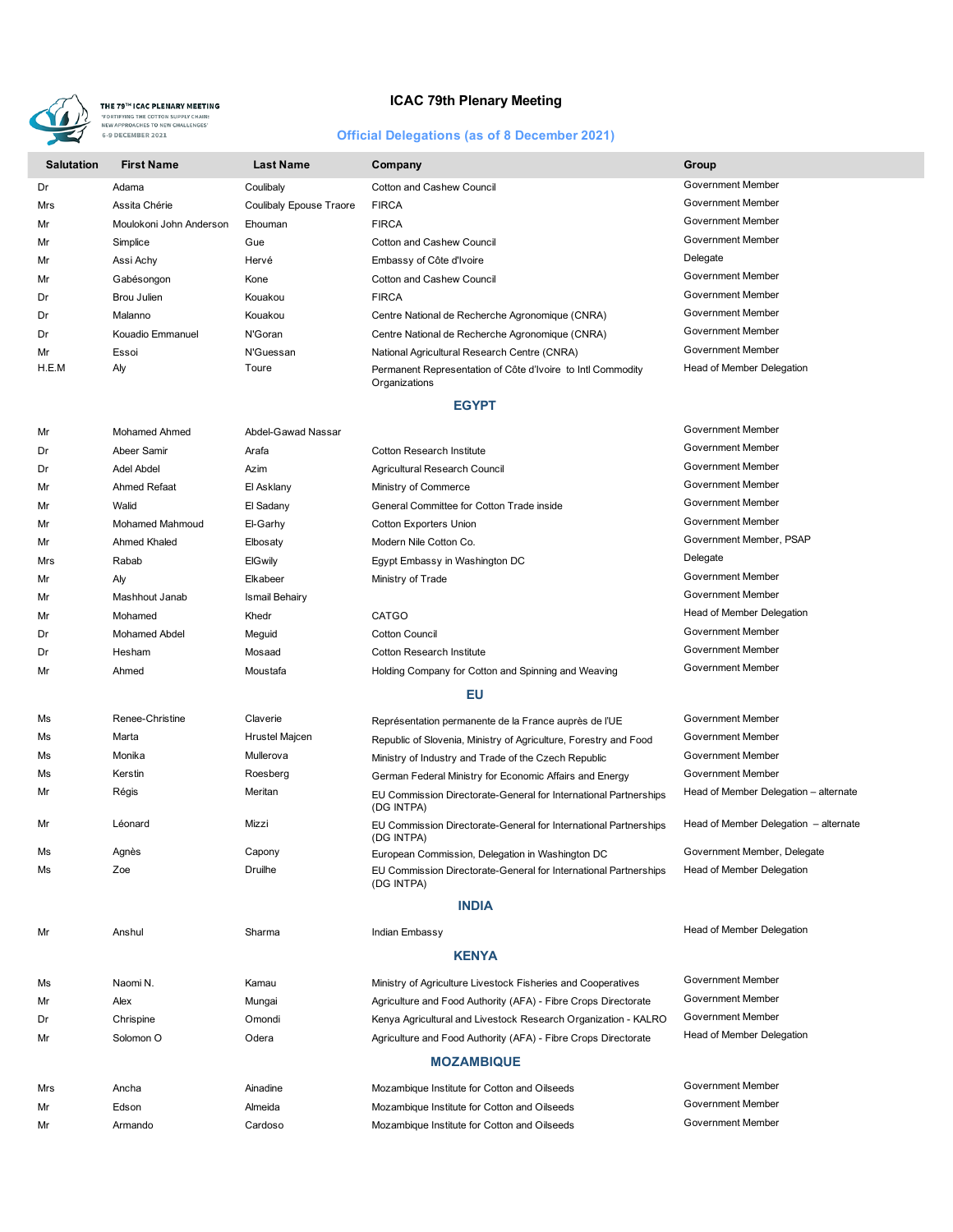

## **ICAC 79th Plenary Meeting**

# **Official Delegations (as of 8 December 2021)**

| <b>Salutation</b> | <b>First Name</b>               | <b>Last Name</b> | Company                                                                                                                       | Group                           |
|-------------------|---------------------------------|------------------|-------------------------------------------------------------------------------------------------------------------------------|---------------------------------|
| Mrs               | Victória                        | Chaquisse        | Mozambique Institute for Cotton and Oilseeds                                                                                  | Government Member               |
| Mrs               | Yolanda                         | Goncalves        | Mozambique Institute for Cotton and Oilseeds                                                                                  | Head of Member Delegation       |
| Mrs               | Dércia                          | Guedes           | Mozambique Institute for Cotton and Oilseeds                                                                                  | Government Member               |
| Mr                | Manuel                          | Sahale           | Mozambique Institute for Cotton and Oilseeds                                                                                  | Government Member               |
| Mr                | Francisco                       | Santos           | Mozambique Cotton Association                                                                                                 | Government Member               |
| Mr                | Frei                            | Sualehe          | Mozambique Institute for Cotton and Oilseeds                                                                                  | Government Member               |
| Mr                | Edson                           | Tanga            | Mozambique Institute for Cotton and Oilseeds                                                                                  | Government Member               |
|                   |                                 |                  | <b>PAKISTAN</b>                                                                                                               |                                 |
| Dr                | Muhammad Naveed                 | Afzal            | Central Cotton Research Institute                                                                                             | Government Member               |
| Dr                | Fiaz                            | Ahmad            | <b>Central Cotton Research Institute</b>                                                                                      | Government Member               |
| Dr                | Rehana                          | Anjum            | Central Cotton Research Institute                                                                                             | Government Member               |
| Mrs               | Farzana                         | Ashraf           | <b>Central Cotton Research Institute</b>                                                                                      | Government Member               |
| Ms                | Saira Bano                      | Babar            | Central Cotton Research Institute                                                                                             | Government Member               |
| Mr                | Gul                             | Hassan           | Pakistan Central Cotton Committee                                                                                             | Government Member               |
| Mrs               | Sabahat                         | Hussain          | <b>Central Cotton Research Institute</b>                                                                                      | Government Member               |
| Dr                | Manzoor                         | Hussain          | <b>NIAB</b>                                                                                                                   | Government Member               |
| Mr                | Abdullah                        | Keerio           | Pakistan Central Cotton Committee                                                                                             | Government Member               |
| Dr                | Muhammad Idrees                 | Khan             | Central Cotton Research Institute                                                                                             | Government Member               |
| Dr                | Zahid                           | Mahmood          | <b>Central Cotton Research Institute</b>                                                                                      | Government Member               |
| Mr                | Sajid                           | Mahmood          | Central Cotton Research Institute                                                                                             | <b>Government Member</b>        |
| Mr                | Jassu                           | Mal              | Sindh Agro Industries                                                                                                         | Government Member               |
| Dr                | Shoaib ur                       | Rehman           | Institute of Plant Breeding and Biotechnology                                                                                 | <b>Government Member</b>        |
| Dr                | Rabia                           | Saeed            | Central Cotton Research Institute                                                                                             | Government Member               |
| Mr                | Muhammad                        | Saffar           | Central Cotton Research Institute                                                                                             | Government Member               |
| Mr                | Muhammad Ilyas                  | Sarwar           | <b>Central Cotton Research Institute</b>                                                                                      | Government Member               |
| Ms                | Nargis                          | Shah             | PCCC - Central Cotton Research Institute                                                                                      | Government Member               |
| Mr                | Tahir                           | Khurshid         | Ministry of National Food Security & Research                                                                                 | Head of Member Delegation       |
| Dr                | Muhammad Ali                    | Talpur           | Pakistan Central Cotton Committee                                                                                             | Head of Member Delegation       |
| Dr                | Khalid                          | Abdullah         | Ministry of National Food Security & Research                                                                                 | Head of Member Delegation, ICRA |
| Mr                | Muhammad Atif                   | Dada             | Karachi Cotton Association                                                                                                    | Government Member, PSAP         |
|                   |                                 |                  | <b>RUSSIA</b>                                                                                                                 |                                 |
| Ms                | Anastasija                      | Kalenova         | Ministry of Economic Development                                                                                              | Government Member               |
| Ms                | Victoria                        | Kardash          | Mission of Russian Federation to United Nations                                                                               | Government Member               |
| Mr                | Anton                           | Tsvetov          | Ministry of Economic Development                                                                                              | <b>Government Member</b>        |
|                   |                                 |                  | <b>SOUTH AFRICA</b>                                                                                                           |                                 |
| Mr                | Hennie                          | <b>Bruwer</b>    | Cotton SA                                                                                                                     | Government Member               |
|                   |                                 |                  | <b>SUDAN</b>                                                                                                                  |                                 |
| Mr                | Abdullah Ibrahim Mohamed Al-Nur |                  | Sudan Cotton Company<br><b>SWITZERLAND</b>                                                                                    | Head of Member Delegation       |
| Mr                | Daniel                          | Lauchenauer      | State Secretariat for Economic Affairs (SECO)                                                                                 | Government Member               |
| Mr                | Pierre                          | Della Bianca     | Embassy of Switzerland in USA                                                                                                 | Head of Member Delegation       |
|                   |                                 |                  | <b>TAIWAN</b>                                                                                                                 |                                 |
| Mr                | Steven Shiou-Chun               | Chen             | Tah Tong Textile Co., Ltd. (Taiwan Taiwan Spinner's Association<br>(Tah Tong Textile Co., Ltd- (Taiwan Spinner's Association) | Government Member               |
| Mr                | Gary Chuan-Yuan                 | Chen             | Tah Tong Textile Co., Ltd. (Taiwan Taiwan Spinner's Association<br>(Tah Tong Textile Co., Ltd- (Taiwan Spinner's Association) | Government Member               |
| Mr                | Hong-Yi                         | Chen             | Taiwan Spinner's Association                                                                                                  | Government Member               |
| Mr                | Yen-Kai                         | Chen             | Dept of Intl Organizations - Ministry of Foreign Affairs (MOFA)                                                               | Government Member               |
| Ms                | Li-Wei                          | Chow             | Dept of Intl Organizations - Ministry of Foreign Affairs (MOFA)                                                               | Government Member               |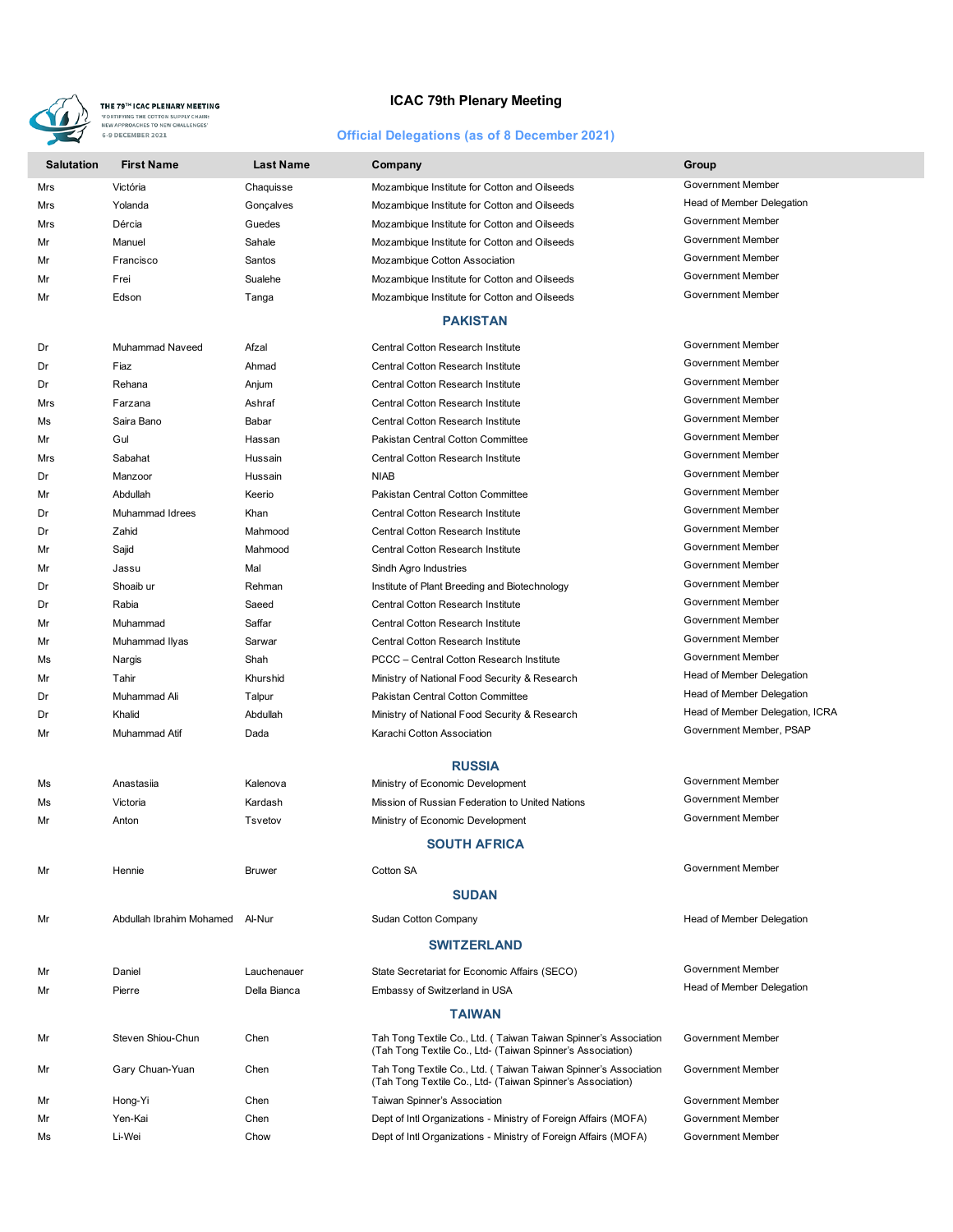

## **ICAC 79th Plenary Meeting**

## **Official Delegations (as of 8 December 2021)**

| <b>Salutation</b>               | <b>First Name</b> | <b>Last Name</b>      | Company                                                          | Group                           |  |  |  |
|---------------------------------|-------------------|-----------------------|------------------------------------------------------------------|---------------------------------|--|--|--|
| Mr                              | Wen-Lin           | Chu                   | Dept of Intl Cooperation - Ministry of Economic Affairs (MOEA)   | Government Member               |  |  |  |
| Ms                              | Ruby              | Feng                  | Taiwan Textile Federation (TTF)                                  | Government Member               |  |  |  |
| Mr                              | Ching-tang        | Huang                 | Textile Taiwan Research Institute                                | Government Member               |  |  |  |
| Mr                              | Robert            | Jou                   | Textile Taiwan Research Institute                                | Government Member               |  |  |  |
| Mr                              | Chang-Chi         | Kuo                   | Dept of Intl Cooperation - Ministry of Economic Affairs (MOEA)   | Government Member               |  |  |  |
| Ms                              | Jo-hwa            | Li                    | Textile Taiwan Research Institute                                | Government Member               |  |  |  |
| Mr                              | Alex Hao-Chih     | Liao                  | Dept of Intl Cooperation - Ministry of Economic Affairs (MOEA)   | Head of Member Delegation       |  |  |  |
| Mr                              | Wei-hsin          | Lin                   | Textile Taiwan Research Institute                                | Government Member               |  |  |  |
| Mr                              | Ching-hsiang      | Mu                    | Textile Taiwan Research Institute                                | Government Member               |  |  |  |
| Ms                              | Judy              | Yang                  | Taiwan Textile Federation (TTF)                                  | <b>Government Member</b>        |  |  |  |
| Ms                              | Beatrice          | Yu                    | Taiwan Textile Federation (TTF)                                  | Government Member               |  |  |  |
| Ms                              | Wen-Ping          | Hou                   | Economic Division - TECRO                                        | Delegate                        |  |  |  |
|                                 |                   |                       | <b>TANZANIA</b>                                                  |                                 |  |  |  |
| Mr                              | Jones             | Bwahama               | Tanzania Cotton Board                                            | Government Member               |  |  |  |
| Mr                              | Prosper           | Kulaya                | Tanzania Cotton Board                                            | Government Member               |  |  |  |
| Mr                              | Renatus           | Luneja                | Tanzania Cotton Board                                            | Government Member               |  |  |  |
| Mr                              | Abdullah          | Mkiga                 | TARI - Ukiriguru                                                 | Government Member               |  |  |  |
| Mr                              | Furaha            | Mrosso                | TARI - Ukiriguru                                                 | Government Member               |  |  |  |
| Mr                              | Emmanuel          | Mwangulumba           | Tanzania Cotton Board                                            | Government Member               |  |  |  |
| Mr                              | Paul              | Saidia                | TARI - Ukiriguru                                                 | Government Member               |  |  |  |
| Mr                              | Marco             | Mtunga                | Tanzania Cotton Board                                            | Head of Member Delegation, PSAP |  |  |  |
|                                 |                   |                       | <b>TOGO</b>                                                      |                                 |  |  |  |
| Mr                              | Ennardja          | Alassani              | Ministry of Agriculture, Livestock and Rural Development (MAEDR) | Government Member               |  |  |  |
| Mr                              | Ayefouni          | Ayefouni Ale Gonh-Goh | Institute for Technical Advice and Support (ICAT)                | Government Member               |  |  |  |
| Mr                              | Kpante            | Bouab                 | Ministry of Agriculture, Livestock and Rural Development (MAEDR) | Government Member               |  |  |  |
| Mr                              | Martin            | Drevon                | New Cotton Company of Togo (NSCT)                                | Government Member               |  |  |  |
| Mr                              | Komi              | Essiomle              | Agricultural Seeds and Plants (DSP) of MAEDR                     | Government Member               |  |  |  |
| Mr                              | Dindiogue         | Konlani               | Ministry of Agriculture, Livestock and Rural Development (MAEDR) | Head of Member Delegation       |  |  |  |
| Mr                              | Anani Kodjogan    | Kpadenou              | Ministry of Agriculture, Livestock and Rural Development (MAEDR) | Government Member               |  |  |  |
| Mr                              | Paka              | Lanwi                 | New Cotton Company of Togo (NSCT)                                | Government Member               |  |  |  |
| Mr                              | Yao               | Lombo                 | Togolese Institute of Agricultural Research (ITRA)               | Government Member               |  |  |  |
| Mr                              | Jacky             | Riviere               | New Cotton Company of Togo (NSCT)                                | Government Member               |  |  |  |
|                                 | <b>TURKEY</b>     |                       |                                                                  |                                 |  |  |  |
| Mrs                             | Rukiye            | Duru Tozoglu          | Ministry of Trade                                                | Government Member               |  |  |  |
| Mr                              | Erbulent          | Kursun                | Ministry of Trade                                                | Head of Member Delegation       |  |  |  |
| Mr                              | Ahmet Onur        | Ozturk                | Ministry of Trade                                                | Government Member               |  |  |  |
| <b>UGANDA</b>                   |                   |                       |                                                                  |                                 |  |  |  |
| Mr                              | Ben               | Anyama                | <b>Cotton Development Organisation</b>                           | Government Member               |  |  |  |
| Dr                              | Lastus            | Serunjogi Katende     | Cotton Development Organisation                                  | Government Member               |  |  |  |
| Dr                              | Michael           | Ugen Adrogu           | National Agricultural Research Organisation (NARO)               | Government Member               |  |  |  |
| Mr                              | Michael           | <b>Bulwaka</b>        | Embassy of Uganda                                                | Delegate                        |  |  |  |
| Mrs                             | Jolly             | Sabune                | Cotton Development Organisation                                  | Head of Member Delegation       |  |  |  |
| <b>UNITED STATES OF AMERICA</b> |                   |                       |                                                                  |                                 |  |  |  |
| Mr                              | James             | Johnson               | <b>USDA</b>                                                      | Government Member               |  |  |  |
| Mr                              | Patrick           | Packnett              | <b>USDA</b>                                                      | Head of Member Delegation       |  |  |  |
| Mr                              | Graham            | Soley                 | <b>USDA</b>                                                      | Government Member               |  |  |  |
| Ms                              | Courtney          | Wilson                | U.S. Department of State                                         | Government Member               |  |  |  |
|                                 |                   |                       |                                                                  |                                 |  |  |  |

**UZBEKISTAN**